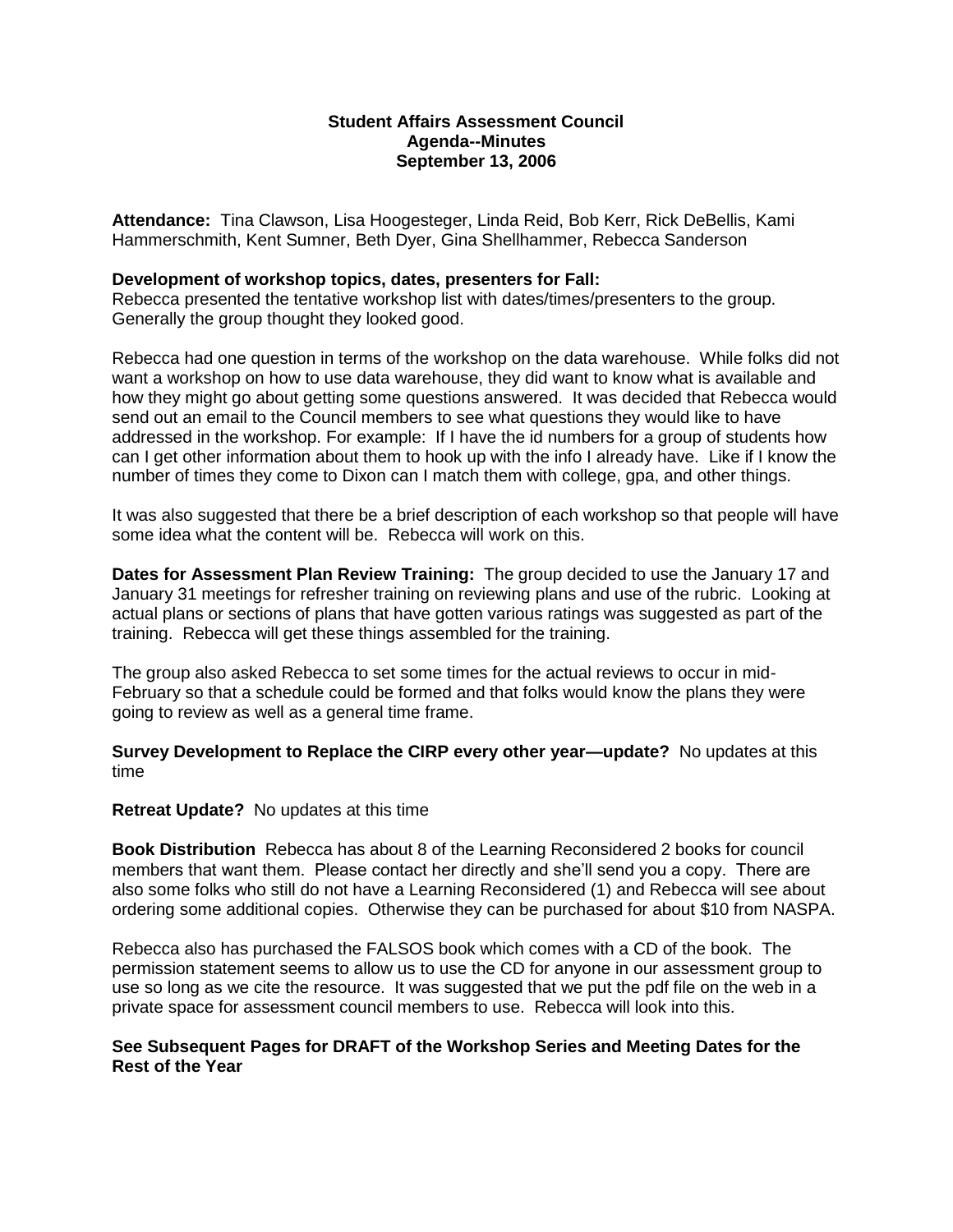# **Next Meeting September 27 9-10:30 MU Council Room**

# **Student Affairs Assessment Council Meeting Dates 2006-2007**

| <b>Date</b>              | Room                    | <b>Time</b>  |
|--------------------------|-------------------------|--------------|
| September 27, 2006       | <b>MU Council Room</b>  | 9-10:30am    |
| October 11, 2006         | <b>MU Council Room</b>  | 9-10:30am    |
| October 25, 2006         | <b>MU Council Room</b>  | 9-10:30am    |
| November 3, 2006 RETREAT | <b>Peavey Arboretum</b> | 8:30-4:30ish |
| November 8, 2006         | <b>MU Council Room</b>  | 9-10:30am    |
| November 29, 2006        | <b>MU Council Room</b>  | 9-10:30am    |
| December 13, 2006        | <b>MU Council Room</b>  | 9-10:30am    |
| January 17, 2007         | <b>MU Council Room</b>  | 9-10:30am    |
| January 31, 2007         | <b>MU Council Room</b>  | 9-10:30am    |
| February 7, 2007         | <b>MU Council Room</b>  | 9-10:30am    |
| February 21, 2007        | <b>MU Council Room</b>  | 9-10:30am    |
| March 7, 2007            | <b>MU Council Room</b>  | 9-10:30am    |
| March 21, 2007           | <b>MU Council Room</b>  | 9-10:30am    |
| April 4, 2007            | <b>MU Council Room</b>  | 9-10:30am    |
| April 18, 2007           | <b>MU Council Room</b>  | 9-10:30am    |
| May 2, 2007              | <b>MU Council Room</b>  | 9-10:30am    |
| May 16, 2007             | <b>MU Council Room</b>  | 9-10:30am    |
| May 30, 2007             | <b>MU Council Room</b>  | 9-10:30am    |
| June 13, 2007            | <b>MU Council Room</b>  | 9-10:30am    |
|                          | 2007 Retreat Date       |              |
| July 16, 2007 RETREAT    | TBA                     | 8:30-4:30ish |